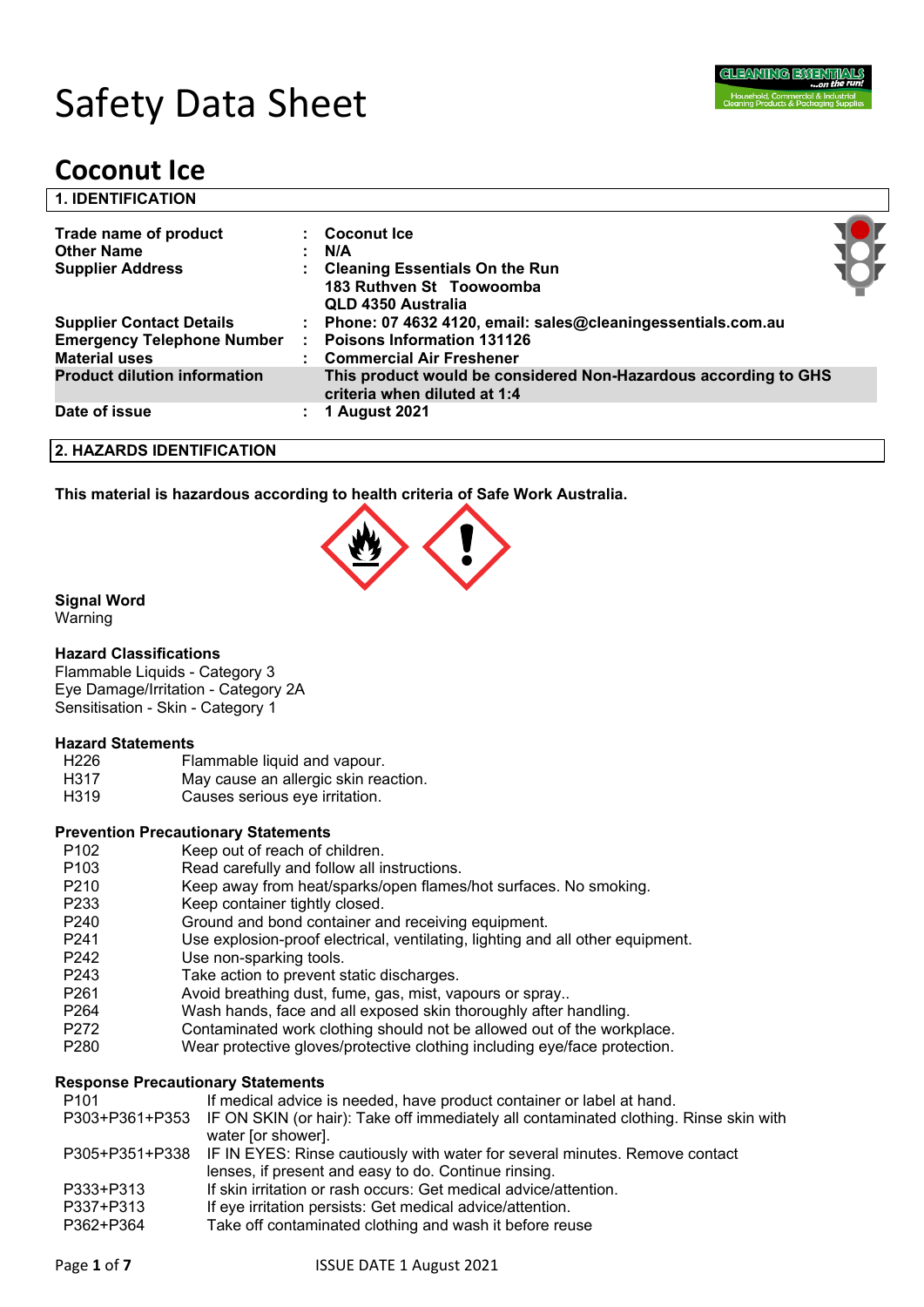P370+P378 In case of fire: Use (insert appropriate media) to extinguish.

#### **Storage Precautionary Statement**

P403+P235 Store in a well-ventilated place. Keep cool.

#### **Disposal Precautionary Statement**

P501 Dispose of contents/container in accordance with local, regional, national and international regulations.

#### **Poison Schedule:**

#### **DANGEROUS GOOD CLASSIFICATION**

Classified as Dangerous Goods by the criteria of the "Australian Code for the Transport of Dangerous Goods by Road & Rail" and the "New Zealand NZS5433: Transport of Dangerous Goods on Land".

#### **Dangerous Goods Class:** 3

| 3. COMPOSITION INFORMATION                                         |         |                                           |
|--------------------------------------------------------------------|---------|-------------------------------------------|
| <b>CHEMICAL ENTITY</b>                                             | CAS NO  | <b>PROPORTION</b>                         |
| Ethanol<br>Fragrance<br>Ingredients determined to be Non-Hazardous | 64-17-5 | $10 - 30 %$<br>$1 - 5%$<br><b>Balance</b> |
|                                                                    |         | 100%                                      |
| 4. FIRST AID MEASURES                                              |         |                                           |

If poisoning occurs, contact a doctor or Poisons Information Centre (Phone Australia 131 126, New Zealand 0800 764 766).

**Inhalation:** Remove victim from exposure - avoid becoming a casualty. Remove contaminated clothing and loosen remaining clothing. Allow patient to assume most comfortable position and keep warm. Keep at rest until fully recovered. Seek medical advice if effects persist.

**Skin Contact:** Effects may be delayed. If skin or hair contact occurs, remove contaminated clothing and flush skin and hair with running water. If swelling, redness, blistering or irritation occurs seek medical assistance. For gross contamination, immediately drench with water and remove clothing. Continue to flush skin and hair with plenty of water (and soap if material is insoluble). For skin burns, cover with a clean, dry dressing until medical help is available. If blistering occurs, do NOT break blisters. If swelling, redness, blistering, or irritation occurs seek medical assistance.

**Eye contact:** If in eyes, hold eyelids apart and flush the eyes continuously with running water. Continue flushing until advised to stop by the Poisons Information Centre or a Doctor; or for at least 15 minutes and transport to Doctor or Hospital.

**Ingestion:** Rinse mouth with water. If swallowed, do NOT induce vomiting. Give a glass of water to drink. Never give anything by the mouth to an unconscious patient. If vomiting occurs give further water. Seek medical advice.

**PPE for First Aiders:** Wear gloves, safety glasses. Available information suggests that gloves made from should be suitable for intermittent contact. However, due to variations in glove construction and local conditions, the user should make a final assessment. Always wash hands before smoking, eating, drinking or using the toilet. Wash contaminated clothing and other protective equipment before storing or re-using.

**Notes to physician:** Treat symptomatically. Effects may be delayed.

#### **5. FIRE FIGHTING MEASURES**

**Hazchem Code:** •3Y

**Suitable extinguishing media:** If material is involved in a fire use alcohol resistant foam or dry agent (carbon dioxide,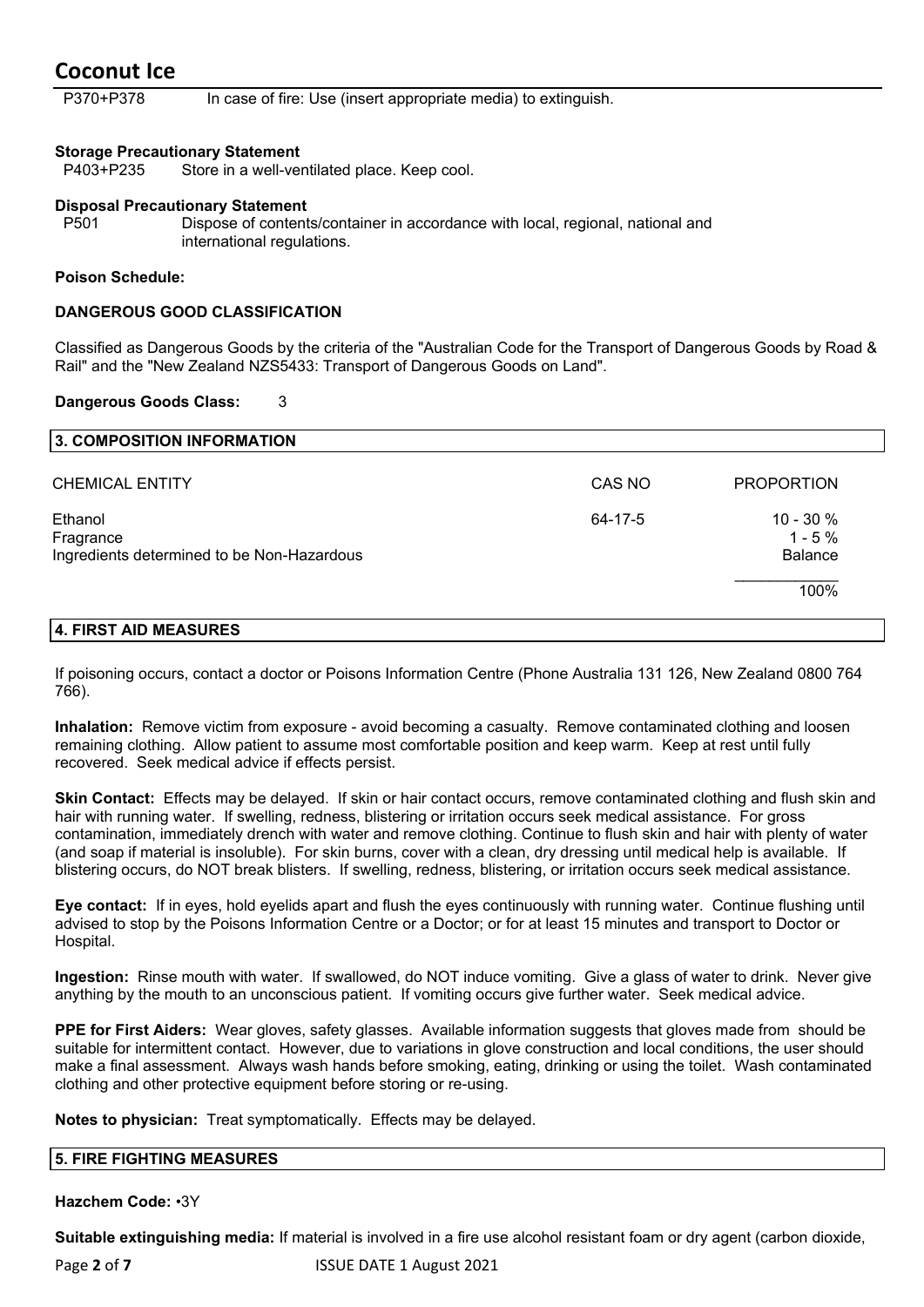dry chemical powder).

**Specific hazards:** Flammable liquid and vapour. May form flammable vapour mixtures with air. Flameproof equipment necessary in area where this chemical is being used. Nearby equipment must be earthed. Electrical requirements for work area should be assessed according to AS3000. Vapour may travel a considerable distance to source of ignition and flash back. Avoid all ignition sources. All potential sources of ignition (open flames, pilot lights, furnaces, spark producing switches and electrical equipment etc) must be eliminated both in and near the work area. Do NOT smoke.

**Fire fighting further advice:** Heating can cause expansion or decomposition leading to violent rupture of containers. If safe to do so, remove containers from path of fire. Keep containers cool with water spray. On burning or decomposing may emit toxic fumes. Fire fighters to wear self-contained breathing apparatus and suitable protective clothing if risk of exposure to vapour or products of combustion or decomposition.

#### **6. ACCIDENTAL RELEASE MEASURES**

#### **SMALL SPILLS**

Wear protective equipment to prevent skin and eye contamination. Avoid inhalation of vapours or dust. Wipe up with absorbent (clean rag or paper towels). Collect and seal in properly labelled containers or drums for disposal.

#### **LARGE SPILLS**

If safe to do so, shut off all possible sources of ignition. Clear area of all unprotected personnel. Slippery when spilt. Avoid accidents, clean up immediately. Wear protective equipment to prevent skin and eye contamination and the inhalation of vapours. Work up wind or increase ventilation. Contain - prevent run off into drains and waterways. Use absorbent (soil, sand or other inert material). Use a spark-free shovel. Collect and seal in properly labelled containers or drums for disposal. If contamination of crops, sewers or waterways has occurred advise local emergency services.

#### **Dangerous Goods - Initial Emergency Response Guide No:** 14

#### **7. HANDLING AND STORAGE**

**Handling:** Avoid eye contact and skin contact. Avoid inhalation of vapour, mist or aerosols.

**Storage:** Store in a cool, dry, well-ventilated place and out of direct sunlight. Store away from foodstuffs. Store away from incompatible materials described in Section 10. Store away from sources of heat and/or ignition. Keep container standing upright. Keep containers closed when not in use - check regularly for leaks.

This material is classified as a Class 3 Flammable Liquid as per the criteria of the "Australian Code for the Transport of Dangerous Goods by Road & Rail" and/or the "New Zealand NZS5433: Transport of Dangerous Goods on Land" and must be stored in accordance with the relevant regulations.

#### **8. EXPOSURE CONTROLS / PERSONAL PROTECTION**

#### **National occupational exposure limits:**

|               | TWA  |       | STEL   |        | <b>NOTICES</b> |
|---------------|------|-------|--------|--------|----------------|
|               | ppm  | mg/m3 | ppm    | mq/m3  |                |
| Ethyl alcohol | 1000 | 1880  | $\sim$ | $\sim$ | -              |

As published by Safe Work Australia.

TWA - The time-weighted average airborne concentration over an eight-hour working day, for a five-day working week over an entire working life.

STEL (Short Term Exposure Limit) - the average airborne concentration over a 15 minute period which should not be exceeded at any time during a normal eight-hour workday.

These Exposure Standards are guides to be used in the control of occupational health hazards. All atmospheric contamination should be kept to as low a level as is workable. These exposure standards should not be used as fine dividing lines between safe and dangerous concentrations of chemicals. They are not a measure of relative toxicity.

If the directions for use on the product label are followed, exposure of individuals using the product should not exceed the above standard. The standard was created for workers who are routinely, potentially exposed during product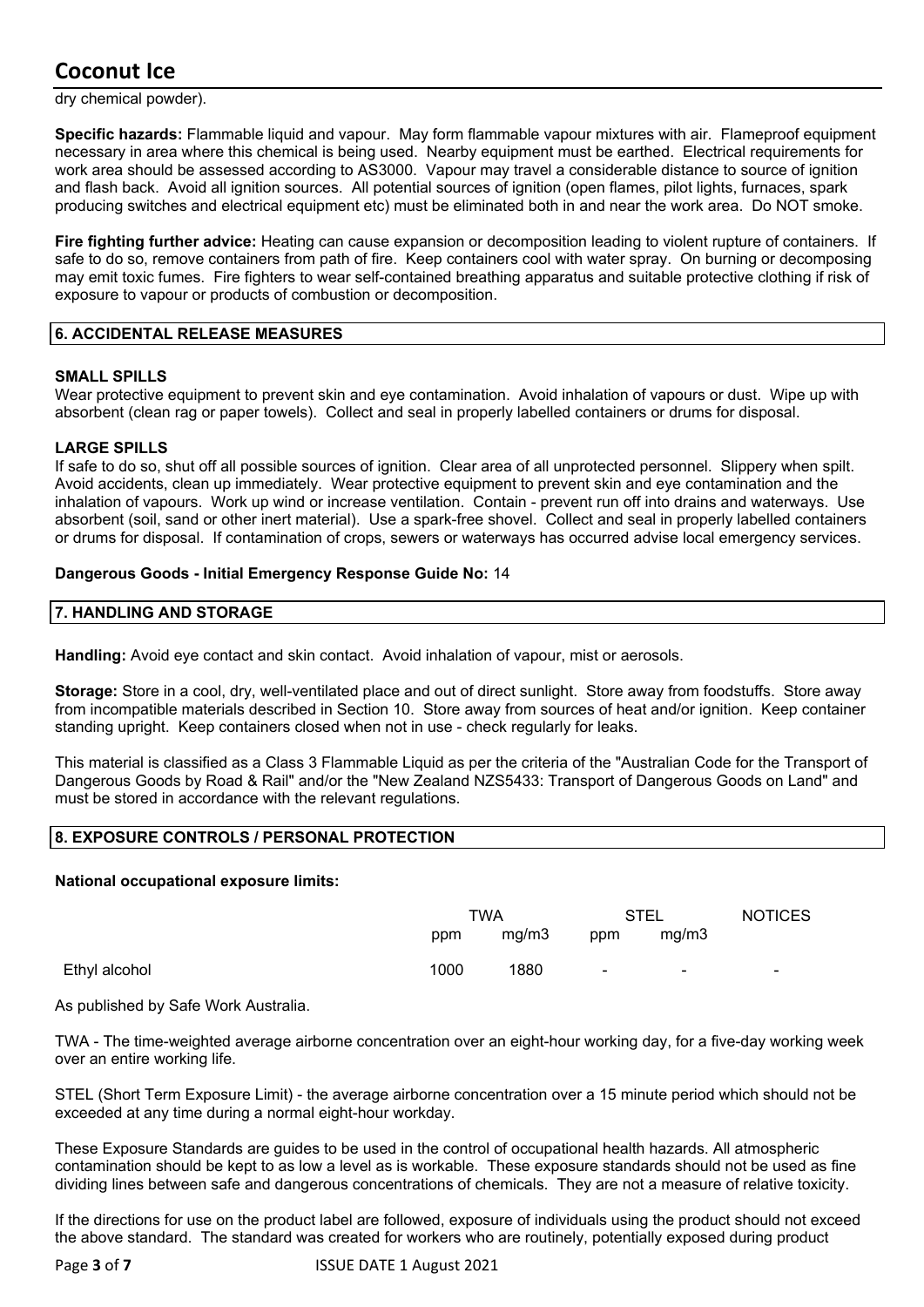manufacture.

**Biological Limit Values:** As per the "National Model Regulations for the Control of Workplace Hazardous Substances (Safe Work Australia)" the ingredients in this material do not have a Biological Limit Allocated.

**Engineering Measures:** Ensure ventilation is adequate to maintain air concentrations below Exposure Standards. Use only in well ventilated areas. Use with local exhaust ventilation or while wearing appropriate respirator.

#### **Personal Protection Equipment:** GLOVES, SAFETY GLASSES.

Personal protective equipment (PPE) must be suitable for the nature of the work and any hazard associated with the work as identified by the risk assessment conducted.

Wear gloves, safety glasses. Available information suggests that gloves made from should be suitable for intermittent contact. However, due to variations in glove construction and local conditions, the user should make a final assessment. Always wash hands before smoking, eating, drinking or using the toilet. Wash contaminated clothing and other protective equipment before storing or re-using.

**Hygiene measures:** Keep away from food, drink and animal feeding stuffs. When using do not eat, drink or smoke. Wash hands prior to eating, drinking or smoking. Avoid contact with clothing. Avoid eye contact and skin contact. Avoid inhalation of vapour, mist or aerosols. Ensure that eyewash stations and safety showers are close to the workstation location.

#### **9. PHYSICAL AND CHEMICAL PROPERTIES**

| Form:<br>Colour:<br>Odour:                                          | Liquid<br>Colourless<br>Vanilla |                                                                                                       |
|---------------------------------------------------------------------|---------------------------------|-------------------------------------------------------------------------------------------------------|
| Solubility:<br><b>Specific Gravity:</b><br>Flash Point (°C):<br>pH: |                                 | Completely soluble in water<br>$0.9 - 1.0$<br>31<br>$6.5 - 7.5$                                       |
|                                                                     |                                 | (Typical values only - consult specification sheet)<br>$N Av = Not available, N App = Not applicable$ |

#### **10. STABILITY AND REACTIVITY**

**Chemical stability:** This material is thermally stable when stored and used as directed.

**Conditions to avoid:** Elevated temperatures and sources of ignition.

**Incompatible materials:** Oxidising agents.

**Hazardous decomposition products:** Oxides of carbon and nitrogen, smoke and other toxic fumes.

**Hazardous reactions:** No known hazardous reactions.

#### **11. TOXICOLOGICAL INFORMATION**

No adverse health effects expected if the product is handled in accordance with this Safety Data Sheet and the product label. Symptoms or effects that may arise if the product is mishandled and overexposure occurs are:

#### **Acute Effects**

**Inhalation:** Material may be an irritant to mucous membranes and respiratory tract.

**Skin contact:** Contact with skin may result in irritation. A skin sensitiser. Repeated or prolonged skin contact may lead to allergic contact dermatitis.

**Ingestion:** Swallowing can result in nausea, vomiting and irritation of the gastrointestinal tract.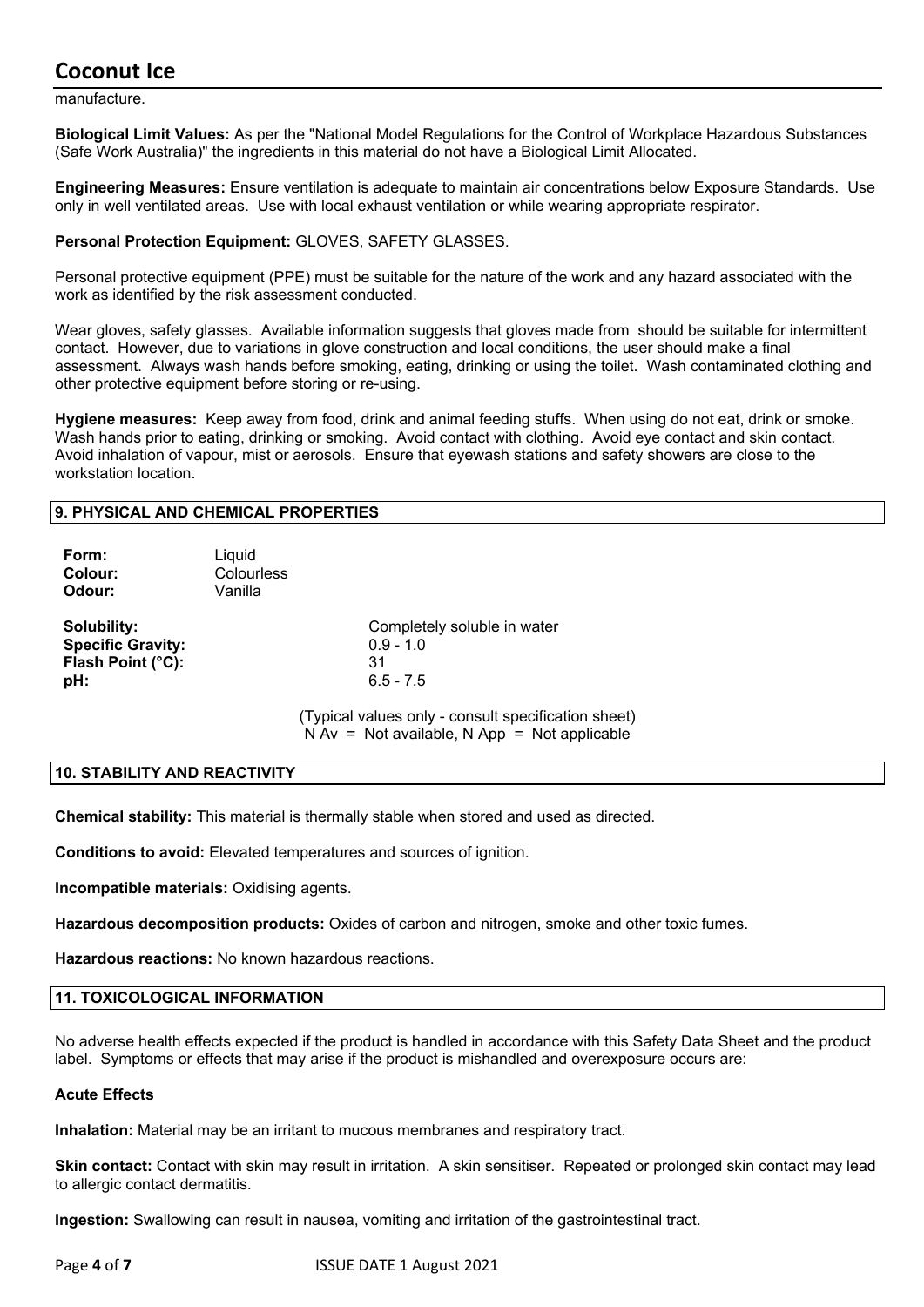**Eye contact:** An eye irritant.

#### **Acute toxicity**

**Inhalation:** This material has been classified as not hazardous for acute inhalation exposure. Acute toxicity estimate (based on ingredients):  $LC_{50}$  > 20.0 mg/L for vapours or  $LC_{50}$  > 5.0 mg/L for dust and mist.

**Skin contact:** This material has been classified as not hazardous for acute dermal exposure. Acute toxicity estimate (based on ingredients):  $LD_{50}$  > 2,000 mg/Kg bw

**Ingestion:** This material has been classified as not hazardous for acute ingestion exposure. Acute toxicity estimate (based on ingredients):  $LD_{50}$  > 2,000 mg/Kg bw

**Corrosion/Irritancy:** Eye: this material has been classified as a Category 2A Hazard (reversible effects to eyes). Skin: this material has been classified as not corrosive or irritating to skin.

**Sensitisation:** Inhalation: this material has been classified as not a respiratory sensitiser. Skin: this material has been classified as a Category 1 Hazard (skin sensitiser).

**Aspiration hazard:** This material has been classified as not an aspiration hazard.

**Specific target organ toxicity (single exposure):** This material has been classified as not a specific hazard to target organs by a single exposure.

#### **Chronic Toxicity**

**Mutagenicity:** This material has been classified as not a mutagen.

**Carcinogenicity:** This material has been classified as not a carcinogen.

**Reproductive toxicity (including via lactation):** This material has been classified as not a reproductive toxicant.

**Specific target organ toxicity (repeat exposure):** This material has been classified as not a specific hazard to target organs by repeat exposure.

#### **12. ECOLOGICAL INFORMATION**

Avoid contaminating waterways.

**Acute aquatic hazard:** This material has been classified as not hazardous for acute aquatic exposure. Acute toxicity estimate (based on ingredients): > 100 mg/L

**Long-term aquatic hazard:** This material has been classified as not hazardous for chronic aquatic exposure. Nonrapidly or rapidly degradable substance for which there are adequate chronic toxicity data available OR in the absence of chronic toxicity data, Acute toxicity estimate (based on ingredients): >100 mg/L, where the substance is not rapidly degradable and/or BCF < 500 and/or log  $K_{\text{ow}}$  < 4.

**Ecotoxicity:** No information available.

**Persistence and degradability:** No information available.

**Bioaccumulative potential:** No information available.

**Mobility:** No information available.

#### **13. DISPOSAL CONSIDERATIONS**

Persons conducting disposal, recycling or reclamation activities should ensure that appropriate personal protection equipment is used, see "Section 8. Exposure Controls and Personal Protection" of this SDS.

If possible material and its container should be recycled. If material or container cannot be recycled, dispose in accordance with local, regional, national and international Regulations.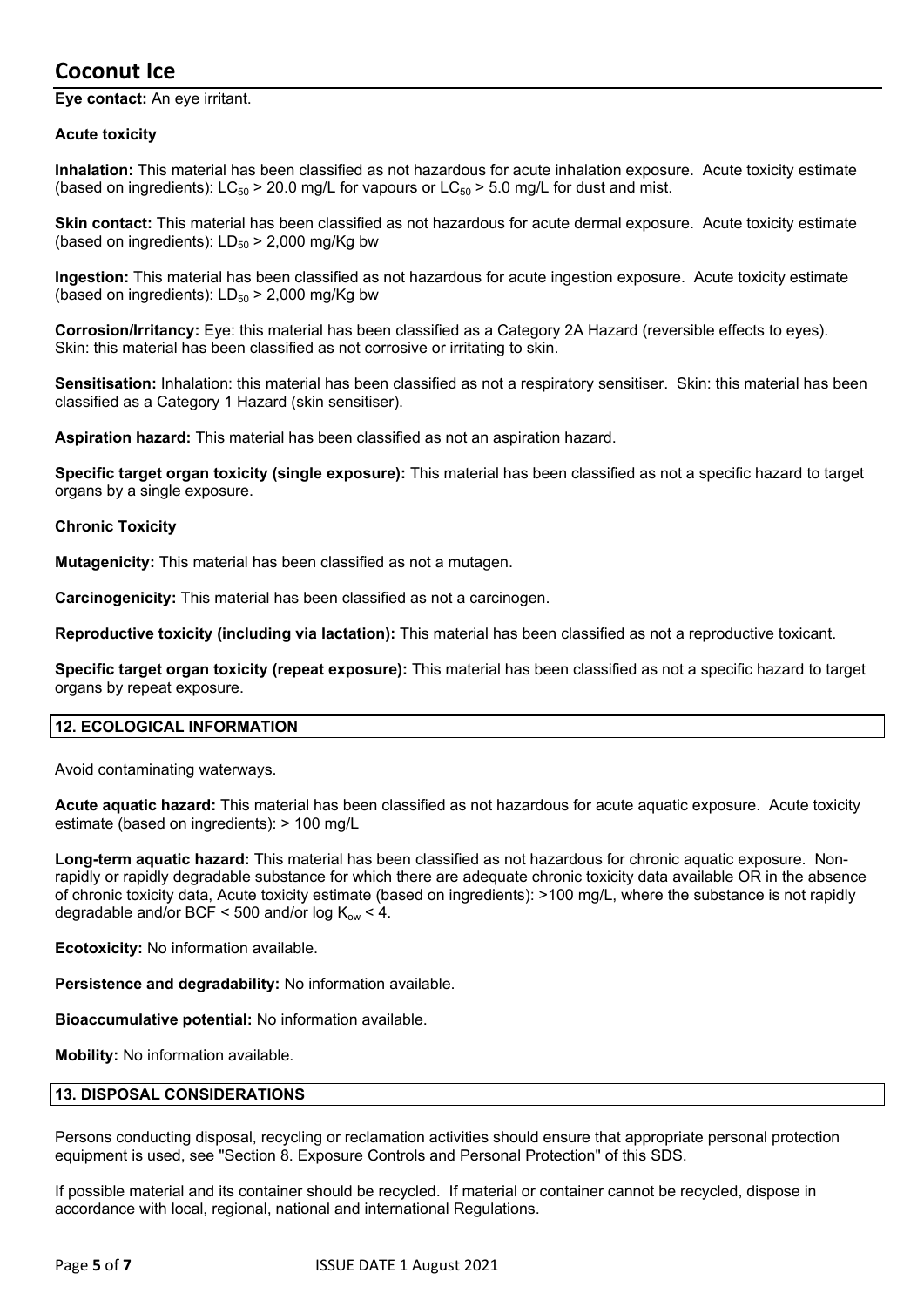#### **14. TRANSPORT INFORMATION**

#### **ROAD AND RAIL TRANSPORT**

Classified as Dangerous Goods by the criteria of the "Australian Code for the Transport of Dangerous Goods by Road & Rail" and the "New Zealand NZS5433: Transport of Dangerous Goods on Land".

|                                     | <b>FLAMMABLE</b><br>LIQUID                        |
|-------------------------------------|---------------------------------------------------|
| UN No:                              | 1993                                              |
| <b>Dangerous Goods Class:</b>       | 3                                                 |
| <b>Packing Group:</b>               | Ш                                                 |
| <b>Hazchem Code:</b>                | $\cdot$ 3Y                                        |
| <b>Emergency Response Guide No:</b> | 14                                                |
| <b>Limited Quantities</b>           | 5 L                                               |
| <b>Proper Shipping Name:</b>        | FLAMMABLE LIQUID, N.O.S. (CONTAINS ETHYL ALCOHOL) |

**Segregation Dangerous Goods:** Not to be loaded with explosives (Class 1), flammable gases (Class 2.1), if both are in bulk, toxic gases (Class 2.3), spontaneously combustible substances (Class 4.2), oxidising agents (Class 5.1), organic peroxides (Class 5.2), toxic substances (Class 6.1), infectious substances (Class 6.2) or radioactive substances (Class 7). Exemptions may apply.

#### **MARINE TRANSPORT**

Classified as Dangerous Goods by the criteria of the International Maritime Dangerous Goods Code (IMDG Code) for transport by sea. This material is classified as a Marine Pollutant (P) according to the International Maritime Dangerous Goods Code.

|                               | $\sqrt{3}$                                        |
|-------------------------------|---------------------------------------------------|
| UN No:                        | 1993                                              |
| <b>Dangerous Goods Class:</b> | 3                                                 |
| <b>Packing Group:</b>         |                                                   |
| <b>Proper Shipping Name:</b>  | FLAMMABLE LIQUID, N.O.S. (CONTAINS ETHYL ALCOHOL) |

#### **AIR TRANSPORT**

Not classified as Dangerous Goods by the criteria of the International Air Transport Association (IATA) Dangerous Goods Regulations for transport by air.

Classified as Dangerous Goods by the criteria of the International Air Transport Association (IATA) Dangerous Goods Regulations for transport by air.



**UN No: Dangerous Goods Class: Packing Group:**

**Proper Shipping Name:** FLAMMABLE LIQUID, N.O.S. (CONTAINS ETHYL ALCOHOL)

Page **6** of **7** ISSUE DATE 1 August 2021